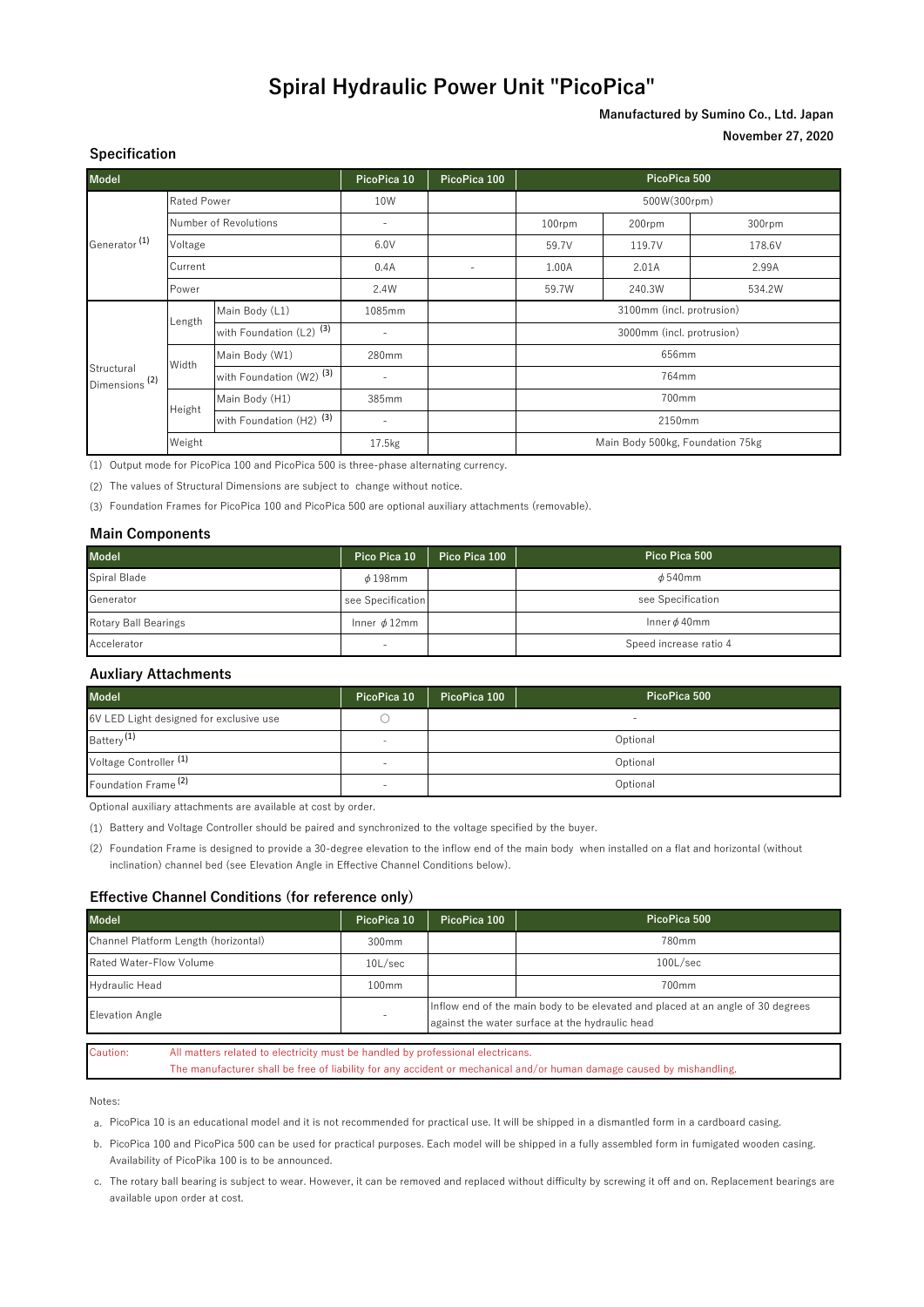# **Spiral Hydraulic Power Unit "PicoPica500"**

out flow side view side view

**November 27, 2020 Manufactured by Sumino Co., Ltd. Japan**

### **Main Body**

W1



## **Foundation Frame**

side view



#### **Main Body attached to Foundation Frame**





For stability Foundation Frame is supported on both sides by additional frame work to fit the structure of the channel.



The steel plate(Block Plate) blocks the flow of water to level up the water surface to the hydraulic head.